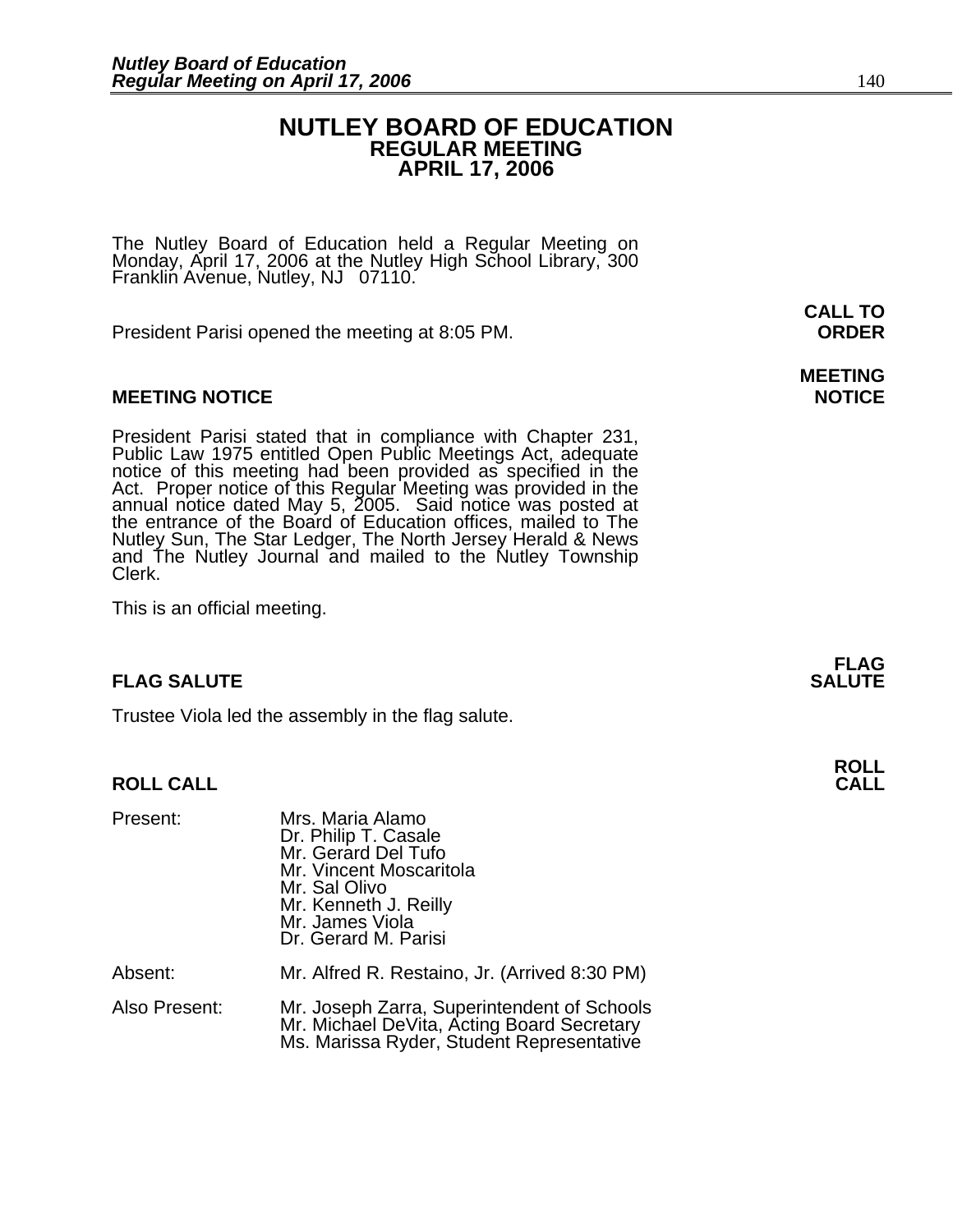## **APPROVAL OF MINUTES APPROVE**

BE IT RESOLVED that the Board of Education approves the following minutes:

 April 5, 2006 - Conference Meeting April 3, 2006 - Conference Meeting April 3, 2006 - Closed Executive Session March 28, 2006 - Public Hearing/Special Meeting<br>March 27, 2006 – Regular Meeting March 27, 2006 - Closed Executive Session March 27, 2006 – Conference Meeting

> Trustee Alamo moved, Trustee Del Tufo seconded, and the Board approved by voice vote a motion to approve the minutes.

A thank-you note from Marcy McKenzie for the Board's expression of sympathy on the passing of her father.

A variance notice regarding property at 467 Chestnut Street being 200 feet within school property.

#### **SUPERINTENDENT'S REPORT SUPT'S REPORT A**

Superintendent Zarra presented the Superintendent's Report dated April 17, 2006, Schedule A, which is appended to the minutes of this meeting, and briefly summarized its contents.

Trustee Alamo, Board Representative for FONS, then introduced Mr. Cundari and the Chamber Singers who presented the Board with their many prestigious awards received this year.

President Parisi congratulated Mr. Cundari and all the students in the choir groups for their accomplishments this year.

Superintendent Zarra complimented Mr. Cundari for his commitment and applauded his talent.

#### **BOARD SECRETARY'S REPORT**

Acting Board Secretary DeVita presented the Board Secretary's resolutions 1 – 13 listed on the agenda. He also reminded everyone to vote in the Annual School Election tomorrow.

**BOARD SECRETARY'S** 

**CORRESPONDENCE CORRESPONDENCE**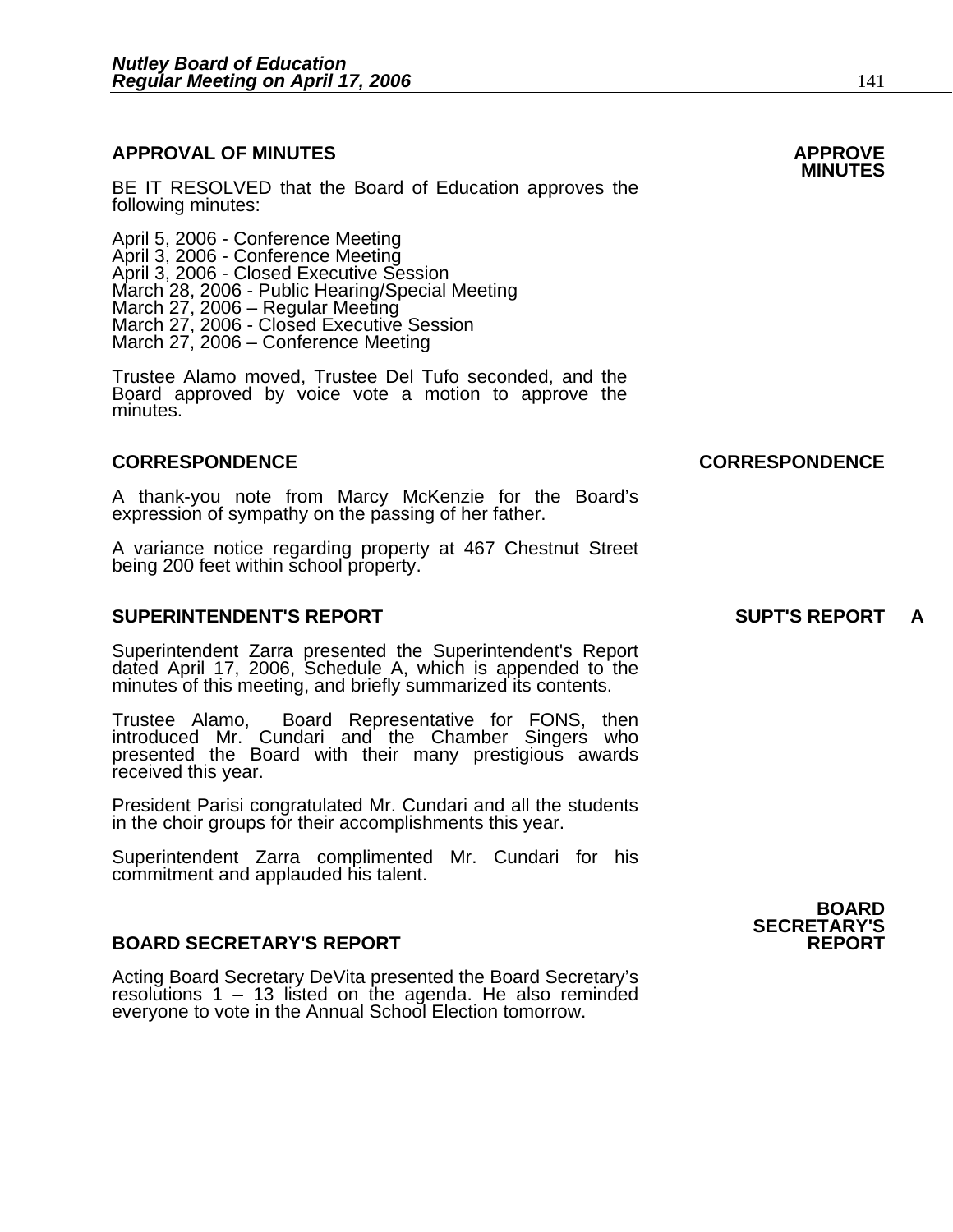### **COMMITTEE REPORTS REPORTS**

- Trustee Viola Nutley Adult School Liaison
- Trustee Del Tufo Facilities Committee Oval Committee
- Ms. Ryder Student Representative

Trustee Restaino arrived at 8:30 PM.

**HEARING OF CITIZENS (Resolutions Only) HEARING OF CITIZENS**<br>**CITIZENS** Resident Terry Quirk, representative for the Nutley Parent Advocacy Network, suggested putting the Bylaws and Committees and their functions on the website.

#### **SUPERINTENDENT'S RESOLUTIONS SUPT'S**

Trustee Olivo moved, Trustee Del Tufo seconded, a motion that the Board approves the Superintendent's Resolutions numbers 1 through 7 as listed below.

Resolutions 1 through 7 were unanimously approved by roll call vote.

#### 1. **RESIGNATION – Teacher**

BE IT RESOLVED that the Board of Education approves the acceptance of the resignation of Julianne Philp, elementary music teacher, July 1, 2006.

#### 2. LEAVE OF ABSENCE - Teacher

BE IT RESOLVED that the Board of Education approves an extension of a childrearing leave of absence for Laura<br>Giangeruso for the 2006-07 school year with the provision that<br>she notify the Superintendent of Schools of furth intentions no later than April 1, 2007.

#### 3. **REINSTATE – Teacher**

BE IT RESOLVED that the State Board of Examiners "Order of Revocations," as per February 27, 2006 Board meeting Addendum, is vacated and the certificates of Lawrence Tuorto are once again valid, and

BE IT FURTHER RESOLVED that upon the recommendation of the Superintendent of Schools, Lawrence Tuorto be reinstated to his position as teacher in the Nutley School District, effective April 5, 2006. **RESOLUTIONS** 

**RESIGN** 

## **LEAVE OF ABSENCE**



# **COMMITTEE**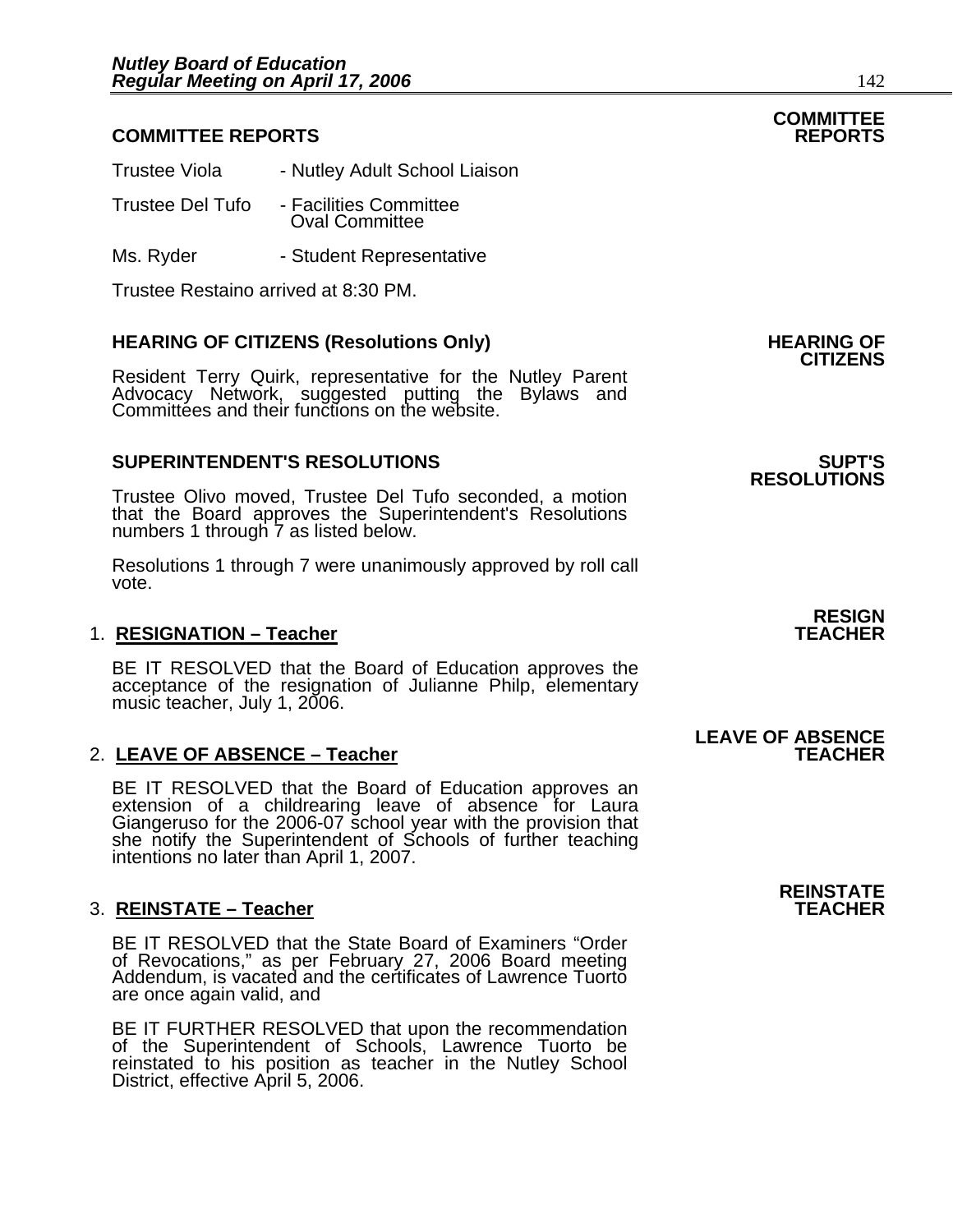### 4. **APPOINTMENTS – Teacher Substitutes**

BE IT RESOLVED that the Board of Education approves the appointments of the teacher substitutes listed on the attached Schedule B for the 2005-06 school year.

> **AGREEMENT BETWEEN NBOE & TRANSPORTATION EMPLOYEES C**

#### 5. **AGREEMENT BETWEEN THE NUTLEY BOARD OF EDUCATION AND PUPIL TRANSPORTATION EMPLOYEES 2005 –2008**

BE IT RESOLVED that the Board of Education approves the Agreement Between the Nutley Board of Education and the Transportation Employees July 1, 2005 through June 30, 2008 encompassing the terms and conditions of employment and salary schedule for transportation employees as attached (Schedule C).

### 6. **EXTRA COMPENSATION**

BE IT RESOLVED that the Board of Education approves the following personnel be paid extra compensation in the amounts indicated for services rendered:

#### **PAYMENT FOR HEALTH DYNAMICS CLASSES – Month of March, 2006**

Rose Cioffi **\$250.00** 

#### **PAYMENT FOR ZERO PERIOD – S.R.A. CLASSES – Month of March, 2006**

| Leann Martin   | \$168.00 |
|----------------|----------|
| David Sorensen | 168.00   |

#### **PAYMENT FOR FILMING BOE MEETING March 27, 2006**

Matthew McQuillen \$ 22.50

#### **PAYMENT FOR SPRING SAT REVIEW CLASSES – March 1,7,8,14,15,21,22,28 and 29, 2006**

| Jennifer Hecht | \$935.28 |
|----------------|----------|
| Leann Martin   | 935.28   |
| Cheryl Rowe    | 935.28   |

## **APPOINT TEACHER SUB B**

**EXTRA**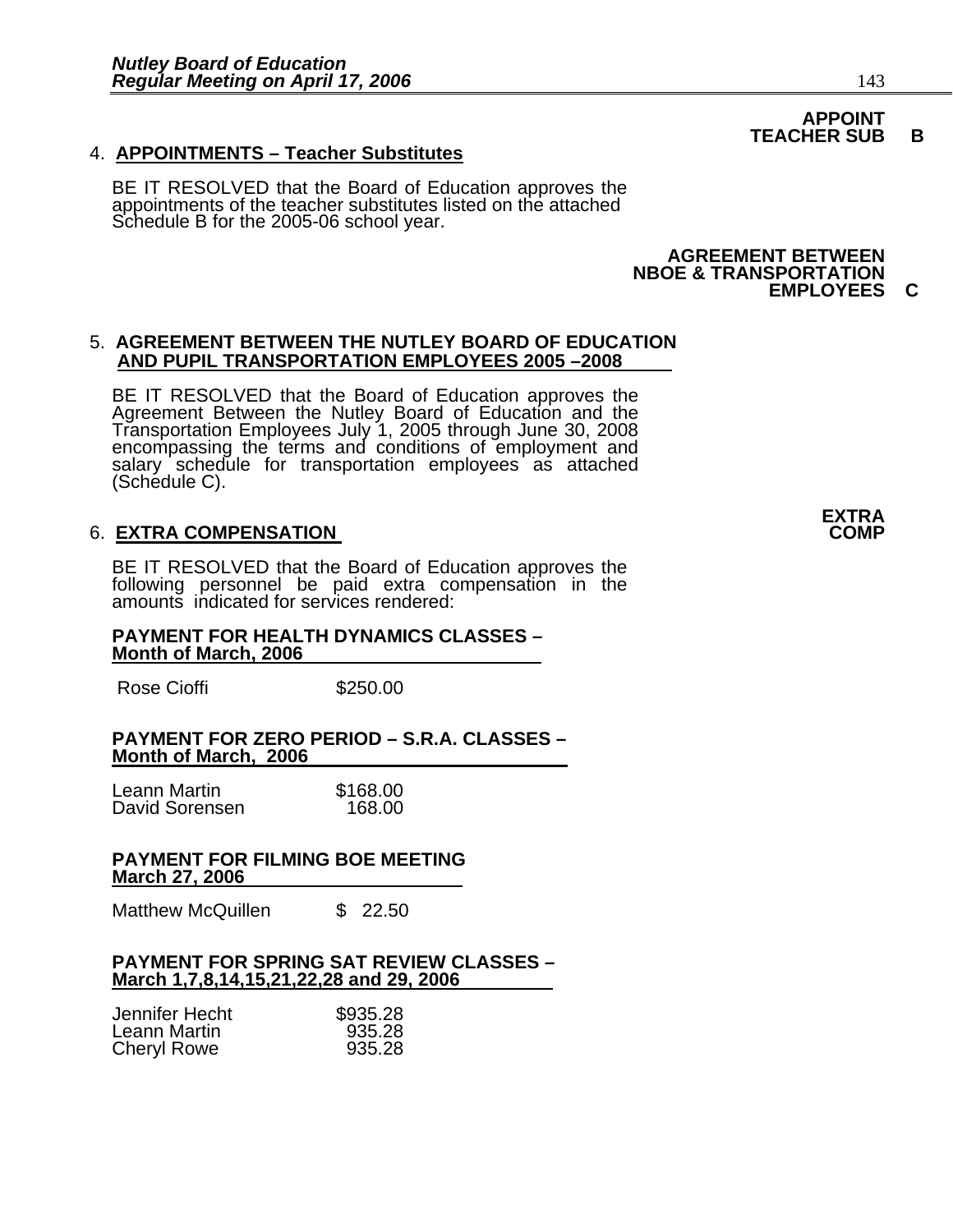#### **CENTRAL DETENTION COVERAGE – March, 2006**

#### **High School**

| Lori Ferrara                                                              | \$112.62                           |
|---------------------------------------------------------------------------|------------------------------------|
| <b>Robert Harbison</b>                                                    | 18.77                              |
| AnneMarie Kowalski                                                        | 18.77                              |
| <b>Marcellino Marra</b>                                                   | 18.77                              |
| <b>Lawrence Mitschow</b><br>Nicholas Norcia<br>Joseph Simko<br>Lisa Vallo | 75.08<br>93.85<br>300.32<br>206.47 |

### **Franklin School**

| Jennifer Ambrose  | 93.85 |
|-------------------|-------|
| Joseph Cappello   | 56.31 |
| Tracy Egan        | 93.85 |
| Louis Mănganiello | 56.31 |
| MaryLou Schiavone | 18.77 |
| Janine Thomas     | 18.77 |
| LuAnn Zullo       | 18.77 |

#### **SATURDAY MORNING SUSPENSIONS – March, 2006**

### **High School**

| Lori Ferrara             | \$313.80 |
|--------------------------|----------|
| Marcellino Marra(HS/FMS) | 313.80   |
| Lawrence Mitschow        | 78.45    |
| Lisa Vallo               | 235.35   |

### **Franklin School**

| Jennifer Ambrose  | 156.90 |
|-------------------|--------|
| Joseph Cappello   | 78.45  |
| Louis Manganiello | 78.45  |

### **PAYMENT FOR CAT PROGRAM – Spring 2006**

| Kimberly Algieri        | \$1,402.92 |
|-------------------------|------------|
| <b>Rosemary Clerico</b> | 104.80     |
| MaryLou Dowse           | 104.80     |
| Helen Doyle-Marino      | 1,385.60   |
| Tracy Egan              | 1,385.60   |
| Nicole Ferraro          | 1,524.16   |
| Mariana Francioso       | 209.60     |
| Cynthia Healy           | 209.60     |
| Barbara Hirsch          | 2,096.00   |
| Dawn Gerbino            | 1,385.60   |
| Flavia Groeling         | 1,385.60   |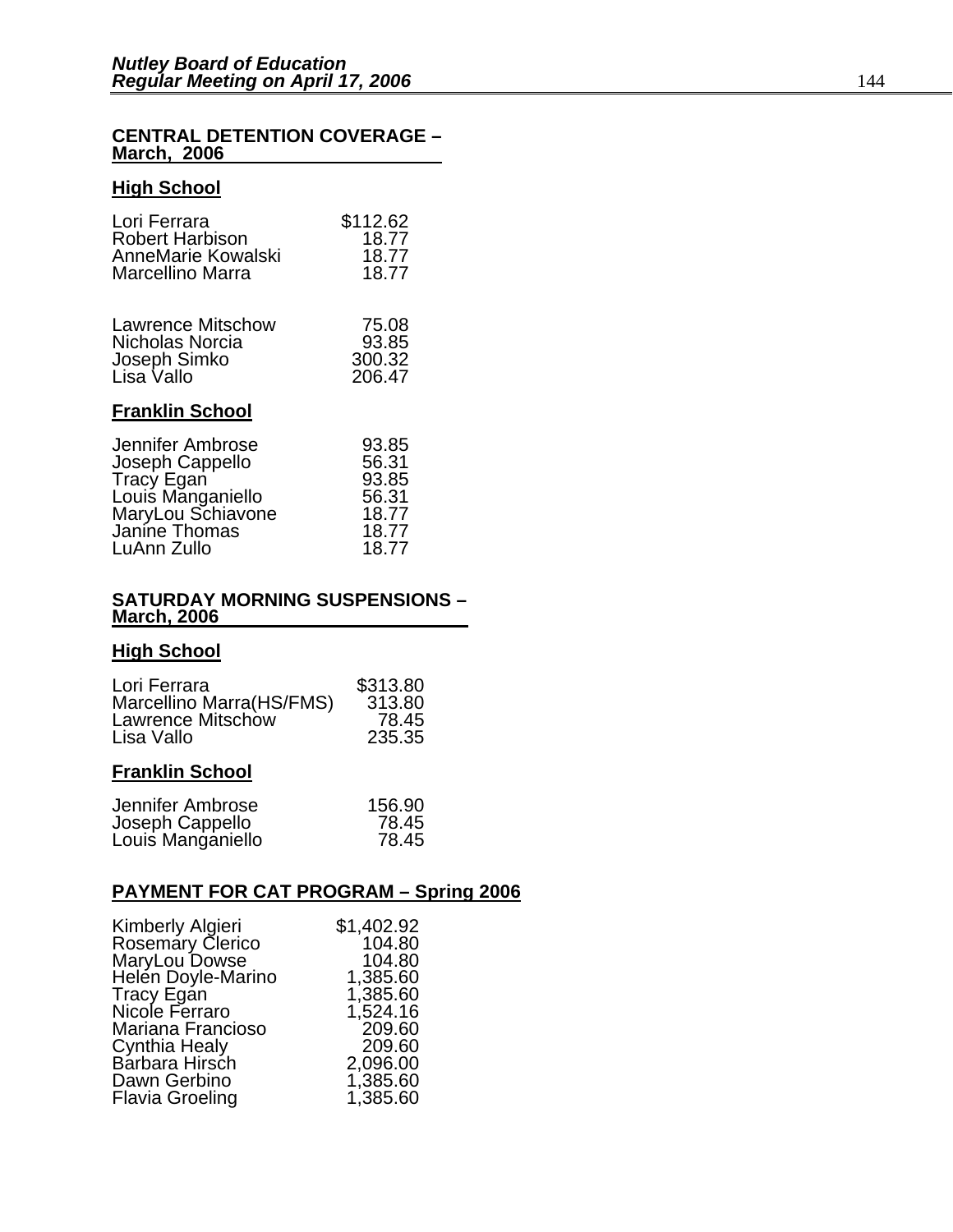| <b>Suzanne Hagert</b> | 1,385.60 |
|-----------------------|----------|
| Gail Kahn             | 1,558.80 |
| Angelica Marra        | 1,524.16 |
| Denise Mazza          | 1,870.56 |
| Dennis Pandolfi       | 1,697.36 |
| Erika Pavlecka        | 1,524.16 |
| Joniene Ryder         | 1,385.60 |
| Louis SanGiovanni     | 1,697.36 |
| Jill Sarubbi          | 1,247.04 |
| <b>Janice Schoem</b>  | 1,316.32 |
| Joseph Simko          | 1,870.56 |
| <b>Margot Smith</b>   | 1,524.16 |
| Christina Stendardi   | 1,524.16 |
| Maria Strumolo        | 1,524.16 |
| Veronica Zoltowski    | 1,385.60 |
| Substitutes           |          |
| Jennifer Ambrose      | 138.56   |
| Nicholas Norcia       | 692.80   |

### **SPECIAL CLASS PLACEMENT**

#### 7. **SPECIAL CLASS PLACEMENT – Educationally Disabled Student**

BE IT RESOLVED that the Board of Education authorizes the attendance of a student in out-of-district special education classes for the 2005-06 school year as follows:

| School                             | No. of | <b>Students Classification</b> | Effective<br>Date | Tuition             |
|------------------------------------|--------|--------------------------------|-------------------|---------------------|
| Allegro School<br>Cedar Knolls, NJ |        | Autistic                       |                   | 4/18/06 \$15,510.00 |

#### **APPOINT BA/BS**

### 8. **APPOINTMENT - Business Administrator/Board Secretary**

Trustee Alamo moved, and Trustee Viola seconded, the following resolution. Upon being put to a roll call vote the resolution was approved.

BE IT RESOLVED that the Board of Education approves the appointment and employment agreement of Robert Green as Business Administrator/Board Secretary for the period June 19, 2006 through June 30, 2008 at the annual salary of \$99,000 (prorated) for 2005-06 school year, and

BE IT FURTHER RESOLVED that the Board approves the appointment of Robert Green as Business Administrator/Board Secretary for the 2006-07 school year at an annual salary of \$99,000, and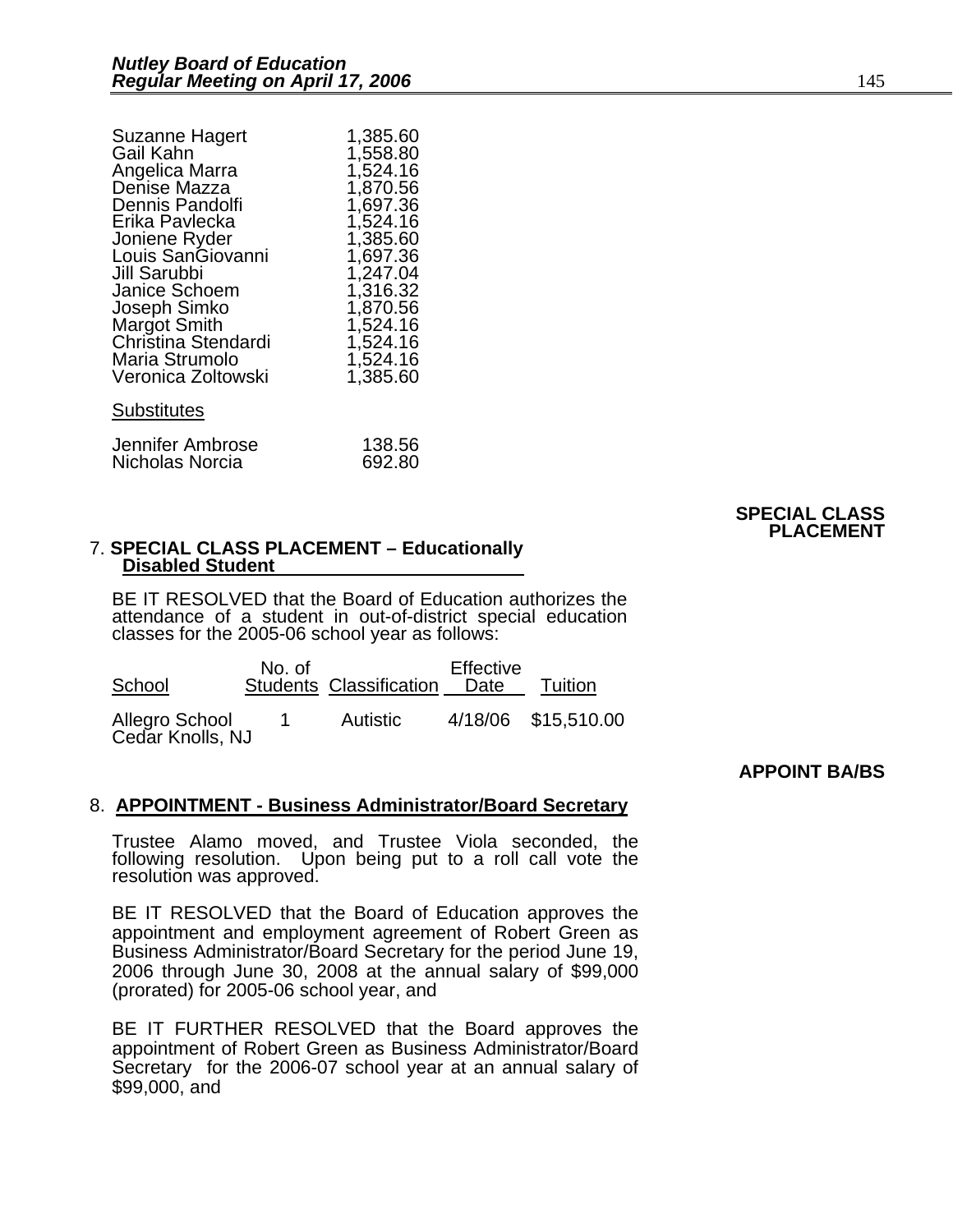BE IT FURTHER RESOLVED that the Board approves the appointment of Robert Green as Business Administrator/Board Secretary for the 2007-08 school year at an annual salary to be determined.

#### 9. **CHANGE OF JOB TITLE - Administrative Assistant To Assistant to the School Business Administrator**

Trustee Restaino moved, and Trustee Moscaritola seconded, the following resolution. Upon being put to a roll call vote the resolution was approved.

BE IT RESOLVED that the Board of Education approves a change of job title and amendment to the employment agreement for Michael DeVita as Assistant to the School Business Administrator, and

BE IT FURTHER RESERVED that Michael DeVita be paid additional compensation for the 2005-06 school year for performing additional duties as Acting Board Secretary since January 23, 2006 in the amount of \$5,000.

#### **APPROVE MODERN PROGRAM G**

#### 10. **APPROVAL OF NUTLEY SCHOOL DISTRICT MODERNIZATION PROGRAM**

Trustee Casale moved, and Trustee Viola seconded, the following resolution. Upon being put to a roll call vote the resolution was approved.

BE IT RESOLVED that the Board of Education approves the adoption of the "Nutley School District Modernization Program" to upgrade and modernize its existing schools as attached (Appendix G).

# 11. **APPROVAL OF EDUCATIONAL SPECIFICATIONS AND SCHEMATICS FOR FACILITY IMPROVEMENT PLANS**

Trustee Moscaritola moved, and Trustee Reilly seconded, the following resolution. Upon being put to a roll call vote the resolution was approved.

 BE IT RESOLVED BY THE BOARD OF EDUCATION OF THE TOWNSHIP OF NUTLEY IN THE COUNTY OF ESSEX, NEW JERSEY AS FOLLOWS:

1. DCM Architecture Inc., the school district's appointed architect for the proposed capital program, has heretofore been authorized and delegated the responsibility in accordance with N.J.S.A. 18A:18-16 to prepare plans and specifications for the proposed capital program in consultation with and under the supervision of the Business Administrator/Board Secretary, who<br>has heretofore been delegated the responsibility to work with

### **APPROVE ED SPECS**

# **CHANGE JOB TITLE TO**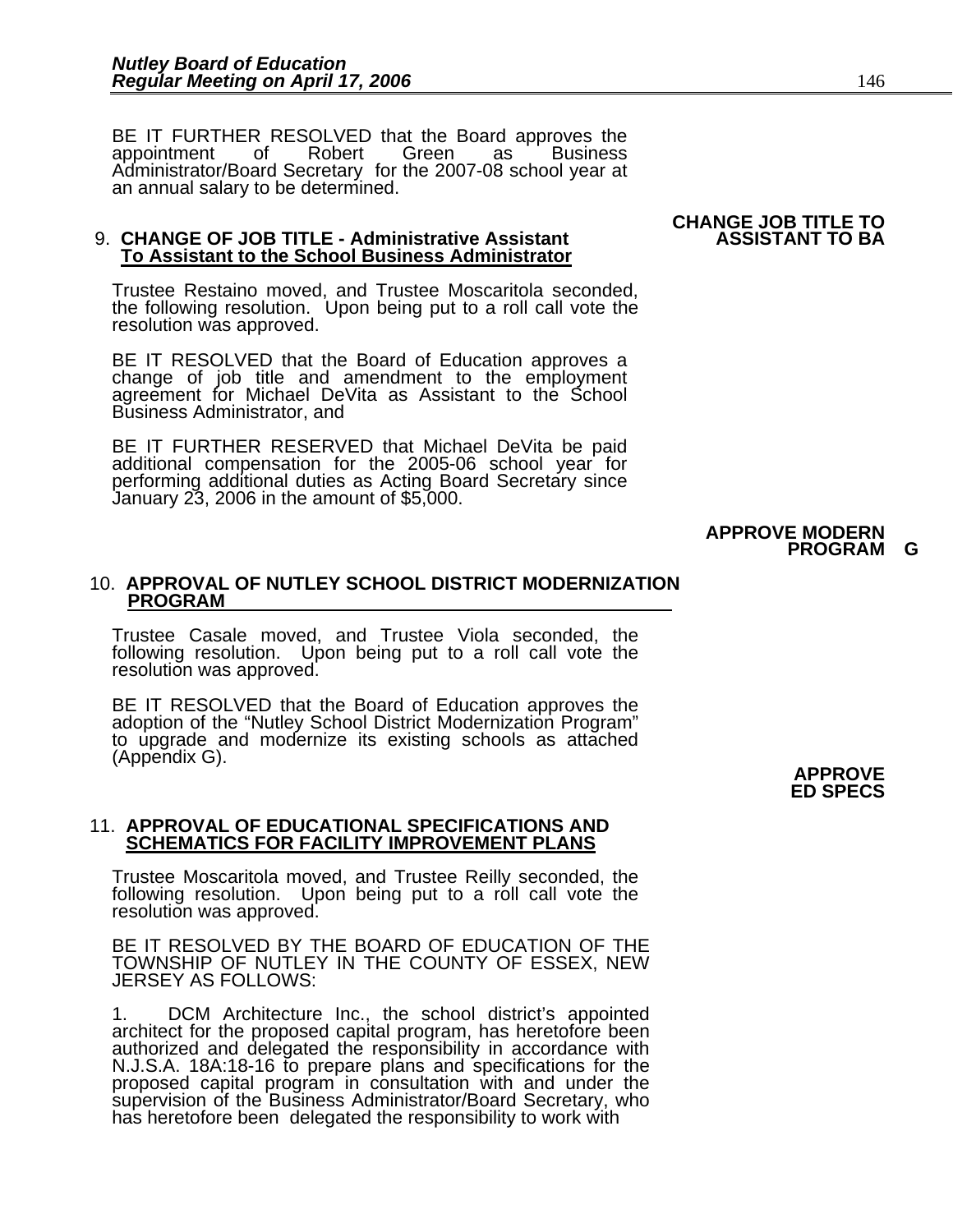the architect for this purpose on behalf of the Board, and such authorizations and delegations are hereby reconfirmed and ratified, all in accordance with the requirements of N.J.S.A.<br>18A:18A-16.

2. The educational plans and the schematic plans for the construction of the improvements to the district's school facilities (the "Project") are hereby approved in substantially the form submitted at this meeting with such changes as directed by this Board of Education and prepared under the supervision of the Business Administrator/Board Secretary.

3. The Board President, the Superintendent of Schools, the Business Administrator/Board Secretary, the Project Architect, Bond Counsel and other appropriate representatives of the Board have heretofore been authorized and schematic plans for the Project to the State Department of<br>Education for approval and to make application to the<br>Commissioner of Education for approval of the educational plans, the schematic plans and the Project and for any<br>necessary amendment to the Long Range Facilities Plan in<br>accordance with the requirements of the Educational Facilities Construction and Financing Act, P.L. 2000, Ch. 72, effective July 18, 2001 (the "Act"), and N.J.A.C. 6A:26-3.2.

4. This Board of Education will hold a special election on September 26, 2006 between the hours of 2:30 PM and 9:00 PM as permitted and required by law in order to vote on one or more school bond proposals subject to approval of the Project by the Department of Education. The form of the proposals, consistent with the approval of the Department of Education, will be adopted by this Board of Education at a subsequent meeting.

5. The Board President, the Superintendent of Schools, the School Business Administrator/Board Secretary, the Project Architect, Bond Counsel and other appropriate representatives of the Board are hereby authorized to take

#### **NON-RENEWAL OF TEACHING CONTRACTS**

#### 12. **NON-RENEWAL OF TEACHING CONTRACTS**

Trustee Viola moved, and Trustee Restaino seconded, the following resolution. Upon being put to a roll call vote the resolution was approved with the following exception:

1. Trustees Moscaritola and Reilly abstained pursuant to law.

BE IT RESOLVED that the contracts of the following non- tenured teachers not be renewed for the 2006/2007 school year: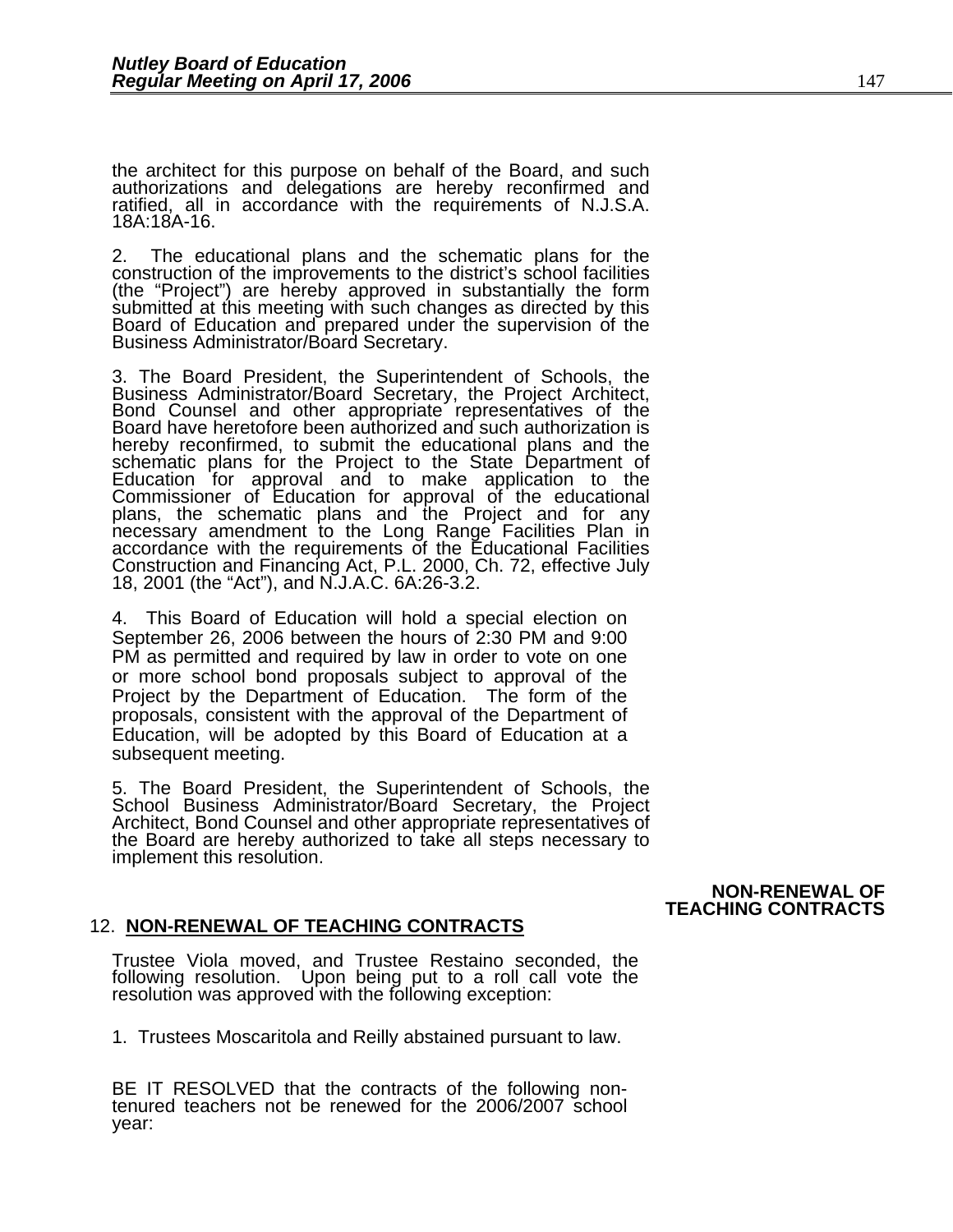### **NAME P/T**

| Barrett, Erin         |        |
|-----------------------|--------|
| Bergen, Abigail       |        |
| Bocchino, Dara        |        |
| Bresnan, Susan        |        |
| Brodowski, Margaret   |        |
| Cancelliere, Danielle | p/t .5 |
| Cardinale, Luke       |        |
|                       |        |
| Constante, Joseph     |        |
| Coppola, Alicia       |        |
| DiCristo, Daniel      |        |
| DiGiacomo, Dana       | p/t .5 |
| DiGregorio, Steven    |        |
| Dingwell, Susan       | p/t .5 |
| D'Urso, Tina          |        |
| Echevarria, Melissa   |        |
| Fierro, Emanuela      | p/t.5  |
| Francia, Frank        |        |
| Fredricks, Deanna     |        |
| Frusteri, Michelle    |        |
| Gabriele, Patrick     |        |
|                       |        |
| Gratz, Katianne       |        |
| Grella, Jaimee        |        |
| Groeling, Flavia      | p/t .5 |
| Hardie, Megan         |        |
| Hollywood, Kelly      | p/t .5 |
| Huggins, Tarik        |        |
| Hungler, Johanna      |        |
| Inguanti, Connie      | p/t.5  |
| Isiminger, Crispulo   |        |
| Jernick, Jessica      |        |
| Jousset, Courtney     |        |
| Klecak, Karen         |        |
| Knobloch, Jennifer    |        |
| LoCurcio, Carol       |        |
|                       |        |
| Maddi, Jacqueline     |        |
| Maggiano, Pamela      |        |
| Maher, Mary Anne      |        |
| Maiello, John         |        |
| Markovic, Nikola      | p/t .5 |
| Marra, Claudia        |        |
| McQuade, Michael      |        |
| Miller, Rebecca       |        |
| Mischel, Darren       |        |
| Moscaritola, Holly    |        |
|                       |        |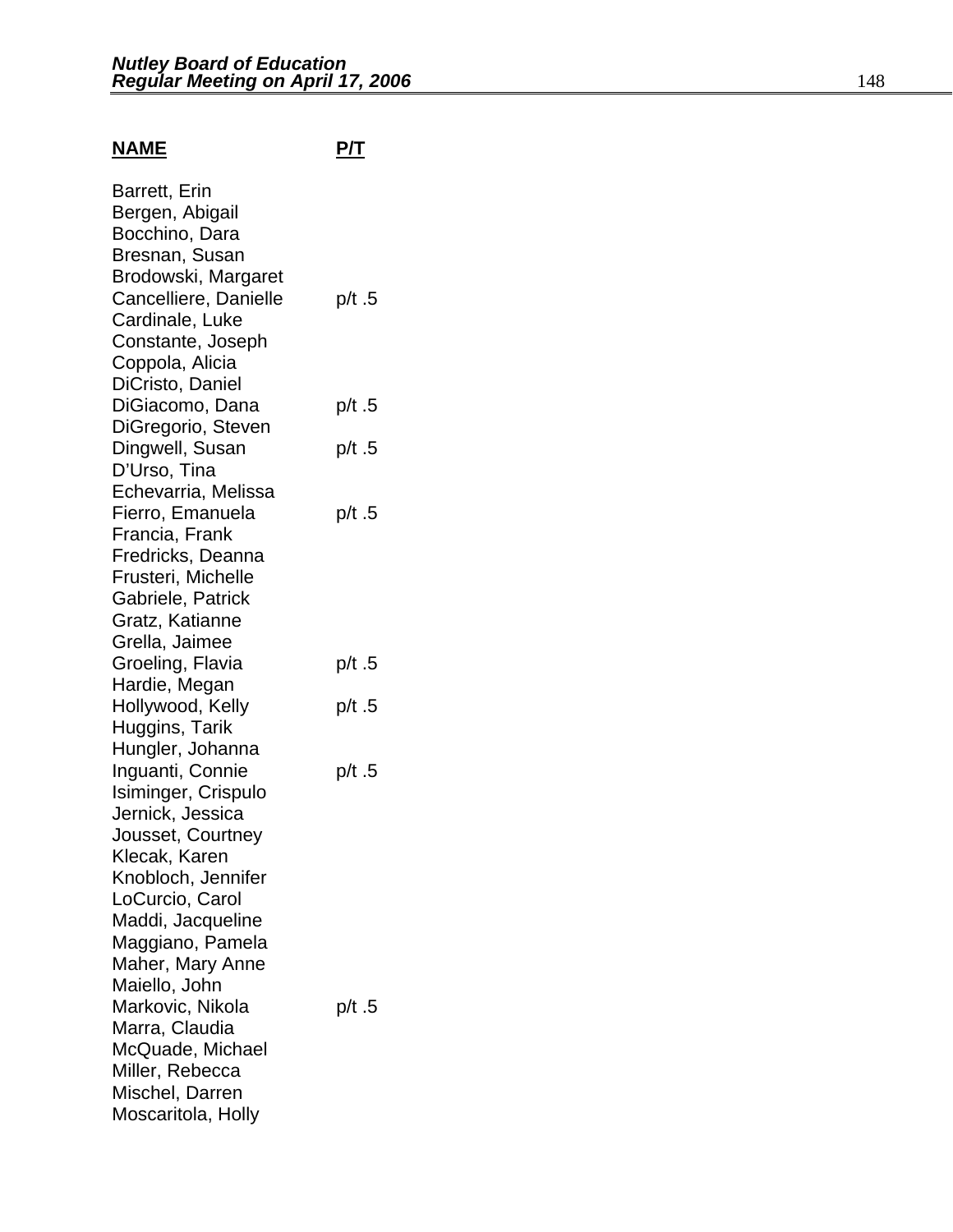| Naumoff, Michael          |        |
|---------------------------|--------|
| Orsini, Noelle            |        |
| Osetto, Danine            | p/t .5 |
| Pate, Tara                |        |
| Pavlecka, Erika           | p/t .5 |
| Peters, Janine            |        |
| Piacenza, Valerie         |        |
| Picard, Mark              |        |
| Piro, Joseph              |        |
| Polk, Christine           |        |
| Reilly, Laura             |        |
| <b>Rusert, Kimberly</b>   | p/t .5 |
| SanGiovanni, Nicole       |        |
| Sasso, Frank              |        |
| Schellato, Nicolette      |        |
| Simko, Joseph             |        |
| Smith, Peter              |        |
| Sorrentino, Lynn          |        |
| Stark-Houck, Sandra Lynne |        |
| Surmatis, Anthony         |        |
| Syme, Heather             |        |
| Tirri, Stephanie          |        |
| Tiene, Debra              | p/t .5 |
| Vernaleken, Erin          |        |
| Weiss, Jennifer           |        |
| Zaros, Stephanie Ann      |        |
| Zarra, Donna              |        |

#### **NON-RENEWAL OF INSTRUCTIONAL AIDES**

#### 13. **NON-RENEWAL OF INSTRUCTION AIDE**

Trustee Del Tufo moved, and Trustee Viola seconded, the following resolution. Upon being put to a roll call vote the resolution was approved.

BE IT RESOLVED that the contracts of the following instructional aides not be renewed for the 2006/2007 school year:

Alu, Antoinette Battaglia, Kristen Callaghan, Maureen Carbone, Janet Carment, Mary Ciccolella, Nicoletta Cristiano, Kathleen DeAngelo, Margaret Gianfrancesco, Cindy Imperiale, Lynn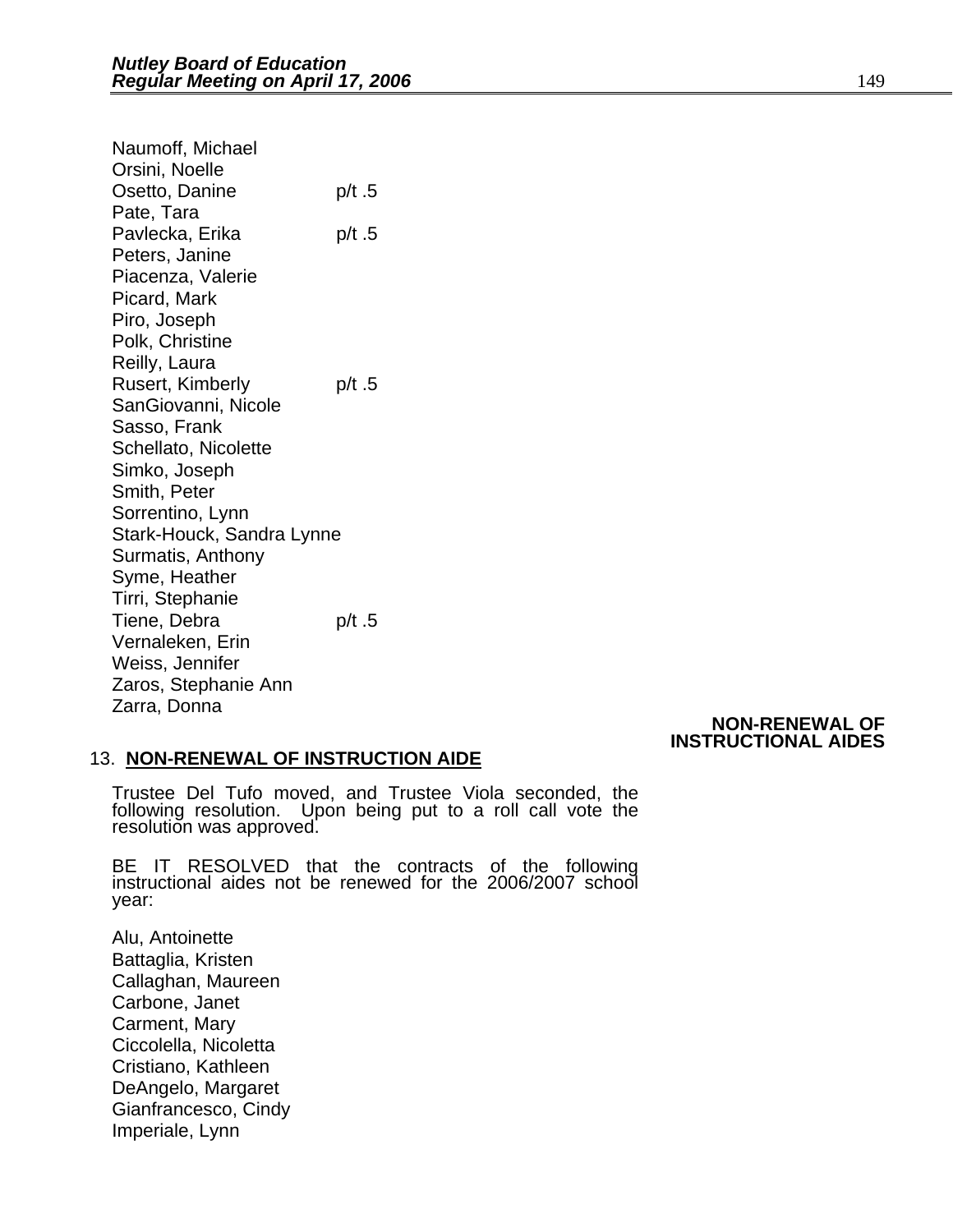Luzzi, Donna Meola, Nadine Paterno, Mari-Angela Polito, Barbara Ponzoni, Janet Pucci, Annette Rosamilia, Melissa Russonella, Jacqueline Sarno, Barbara Tesei, Lesley Tucci, Linda Venable, Mary Weiss, Yvonne

### **BUSINESS ADMINISTRATOR/** *BUSINESS ADMINISTRATOR/* **BOARD SECRETARY'S RESOLUTIONS** RESOLUTIONS

Trustee Reilly moved, and Trustee Del Tufo seconded, a approves Administrator/Board Secretary's Resolutions numbers 1<br>through 13 as listed below.

The Business Administrator/Board Secretary's Resolutions 1 through 13 was approved by roll call vote.

### 1. **SECRETARY & TREASURER'S REPORT**

BE IT RESOLVED that the Board of Education approves the acknowledgement and acceptance of the reports of the Board Secretary (Appendix A) and Treasurer of School Monies (Appendix B) for the period of March 31, 2006.

#### 2. **CERTIFICATION OF MAJOR ACCOUNT FUND STATUS**

BE IT RESOLVED that pursuant to NJAC 6A:23-2.11(c) 4, the Nutley Board of Education certifies that as of March 31, 2006, after review of the Secretary's monthly financial report (Appropriations section) and upon consultation with the appropriate district officials, to the best of its knowledge no major account or fund has been over-expended in violation of NJAC 6A:23-2.11(b) and that sufficient fu meet the district's financial obligations for the remainder of the fiscal year. (Major funds are General Fund, Capital Projects and Debt Service.) **BA/BOARD** 

**SECY. & TREAS. A** 

 **CERTIFICATION FUND STATUS**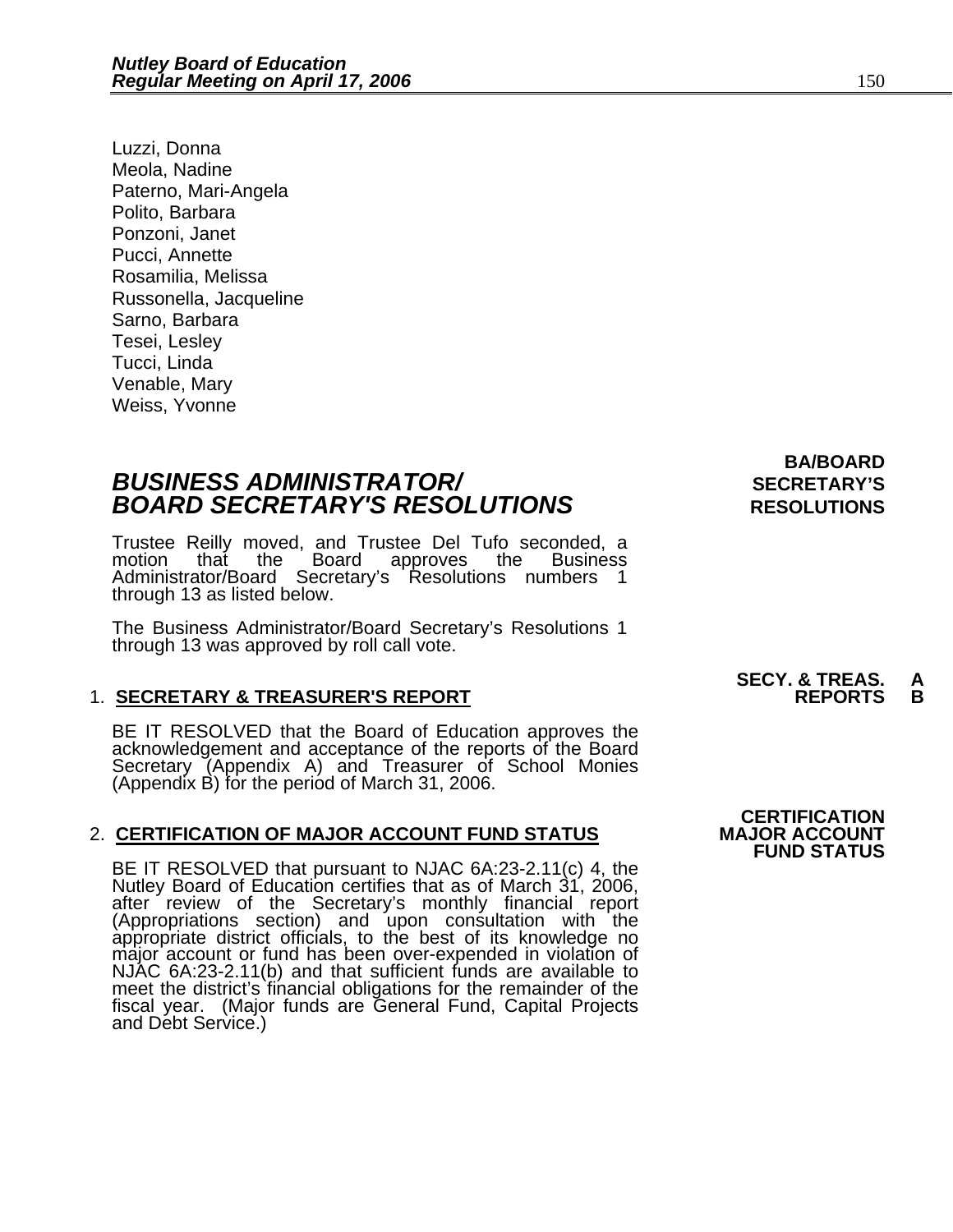3. BILLS AND MANDATORY PAYMENTS<br>BE IT RESOLVED that the Board of Education approves the **PAYMENTS** payment of bills and mandatory payments dated April 17, 2006 in the total amount of \$5,924,659.30 (Appendix C).

# 4. **REQUESTS FOR USE OF SCHOOL BUILDINGS AND USE OF BUILDINGS D**

BE IT RESOLVED that the Board of Education approves the requests for the use of school buildings and grounds (Appendix D), that conform to the rules and regulations set by the Board of Education.

5. **TRANSFER SCHEDULE**<br>**BE IT RESOLVED that the Board of Education approves, in SCHEDULE**<br>**BE IT RESOLVED that the Board of Education approves, in** compliance with NJAC 6A:23-2.11(c)3ii, and NJSA 18A:22-8-1, the transfers in the 2005-06 budget dated March 31, 2006 in the amount of \$106,000.00 as appended (Appendix E).

## 6. AMEND APPROVAL OF PARTIAL PAYMENT TO TRU-VAL ELECTRIC CORP.

BE IT RESOLVED that the Board of Education approves the amending of the resolution, approved at the March 27, 2006 Board Meeting, to reflect a change in the amount to <br>\$183.884.26.

## 7. **APPROVAL OF PARTIAL PAYMENT TO CHANREE CONSTRUCTION CO.**

BE IT RESOLVED that the Board of Education approves partial payment in the amount of \$318,549.00 to Chanree Construction Co. for the Franklin Middle School Additions and Alterations Project as per the recommendation of the Board's architect and construction manager.

#### 8. APPROVAL OF PARTIAL PAYMENT TO A. PFLUGH, INC.

BE IT RESOLVED that the Board of Education approves partial payment in the amount of \$132,610.42 to A. Pflugh, Inc. for the Franklin Middle School Additions and Alterations Project as per the recommendation of the Board's architect and construction manager.

**AMEND APPROVE PARTIAL PAY** 

**APPROVE PARTIAL PAY CHANREE CONSTRUCTION CO.** 

**BILLS &** 

## **GROUNDS AND GROUNDS**

**APPROVE PARTIAL PAY**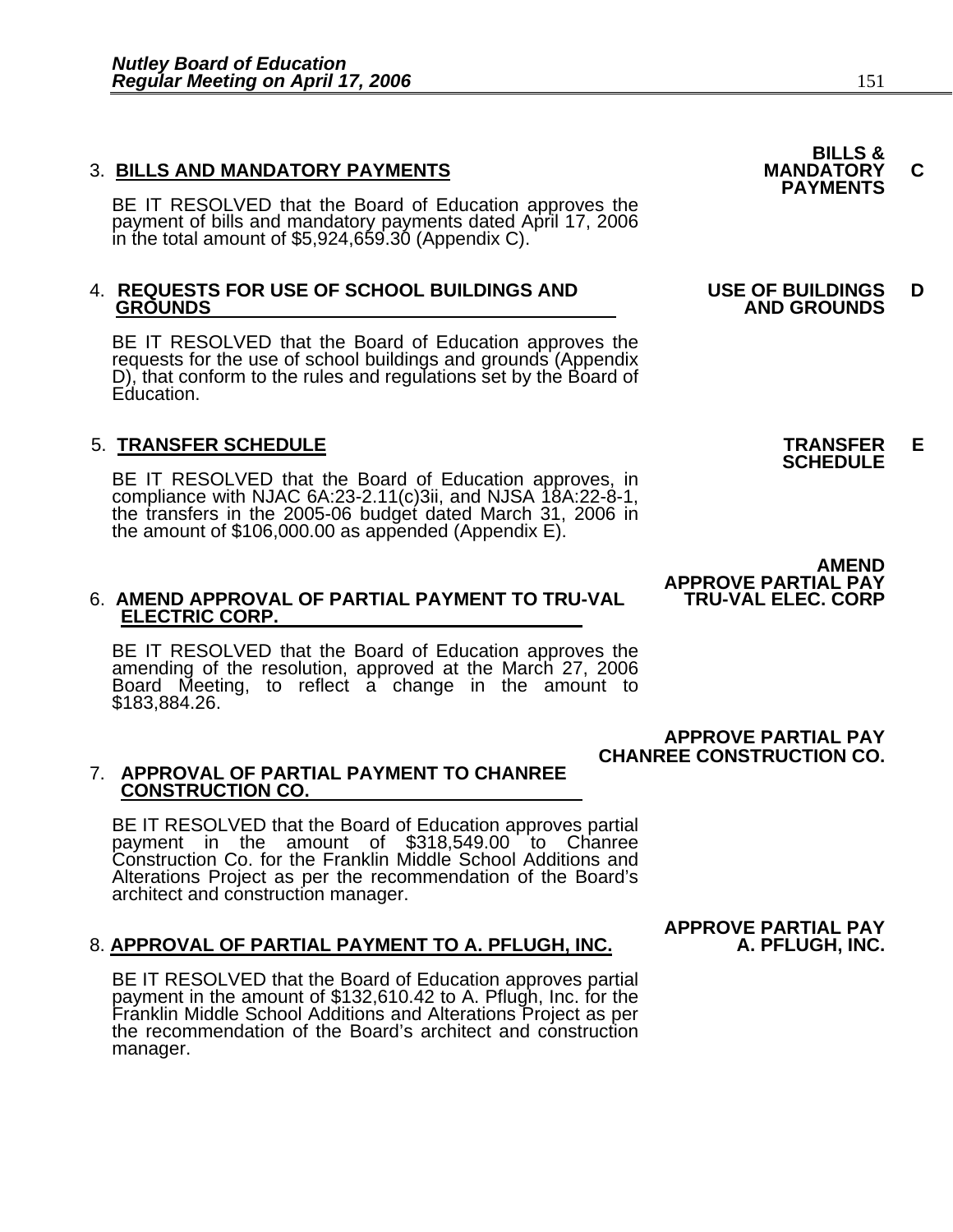## 9. **APPROVAL OF PARTIAL PAYMENT TO TRU-VAL ELECTRIC CORP.**

BE IT RESOLVED that the Board of Education approves partial payment in the amount of \$99,264.20 to Tru-Val Electric Corp. for the Franklin Middle School Additions and Alterations Project<br>as per the recommendation of the Board's architect and construction manager.

10. **APPROVAL OF PARTIAL PAYMENT TO SPARTA STEEL CORP.** 

BE IT RESOLVED that the Board of Education approves partial payment in the amount of \$167,090.00 to Sparta Steel Corp. for the Franklin Middle School Additions and Alterations Project as per the recommendation of the Board's architect and construction manager.

# 11. **APPROVAL OF PARTIAL PAYMENT TO BILL LEARY & HEATING AIR CONDITIONING & HEATING**

BE IT RESOLVED that the Board of Education approves partial payment in the amounts of \$532,640 and \$67,120 to Bill Leary<br>Air Conditioning & Heating for the Franklin Middle School<br>Additions and Alterations Project as per the recommendation of<br>the Board's architect and construction m

12. **APPROVAL OF BOARD BYLAWS- First Reading**

BE IT RESOLVED that the Board approves the revision to the following Bylaws at this first reading.

Bylaws 0155 – Board Committees Appendix F

#### 13. **2006-07 BUDGET SCHOOL DISTRICT TRAVEL MAXIMUM**

Whereas, school district By-Law 0147 Board Member Compensation and Expenses, Policy 3440 Teaching Staff<br>Members Job Expenses and Policy 4440 Support Staff<br>Members Job Expenses, and NJAC 6A:23b-1.2(b), provide<br>that the Board of Education shall establish in the annual schoo budget a maximum expenditure amount that may be allotted for such travel and expense reimbursement for the 2006-07 school year, and

### **APPROVE PARTIAL PAY BILL LEARY AIR COND.**

**APPROVE BOARD BYLAWS** 

 **APPROVE PARTIAL PAY TRU-VAL ELECTRIC CORP.** 

**APPROVE PARTIAL PAY SPARTA STEEL CORP.** 

**2006-07 TRAVEL** 

**1ST READING**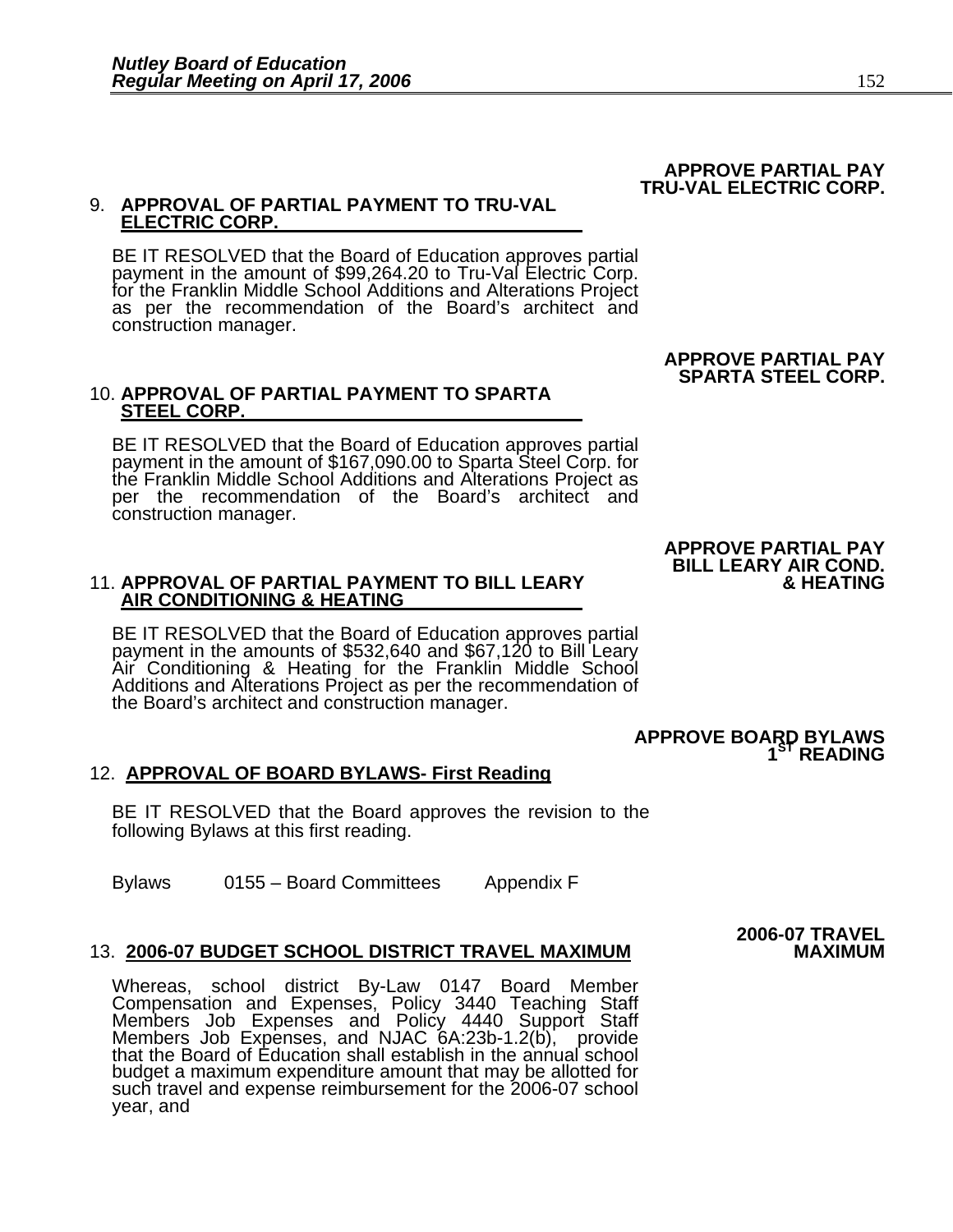Whereas, the budget adopted by the Board of Education on March 28, 2006 included funds for travel and travel-related expenses in accordance with the above by-law, policies and NJ Administrative Code Regulations,

Now Therefore Be It Resolved, that the BOE hereby establishes the school district travel maximum for the 2006-07 school year in the sum of \$55,200, as contained in the appropriate budgetary accounts, and

Be It Further Resolved, that the Board Secretary/Business Administrator shall track and record these costs to insure that the maximum amount is not exceeded.

#### **HEARING OF CITIZENS CITIZENS**

Resident Louis Pastena expressed his concerns regarding the Elementary 4<sup>th</sup> grade English textbooks.

Resident Terry Quirk, representative for the Nutley Parent Advocacy Network, asked a question regarding last month's bill list and how much will be spent on running another referendum.

Resident Donna Ferrara asked if it was possible for trustees that are not present at board meetings to submit an absentee ballot for their vote on resolutions.

Commissioner Tucci asked the Board if they would join the Commissioners in rededicating DeMuro Park Soccer Field as Michael Geltrude Field.

Superintendent Zarra and Board President Parisi responded to the above questions.

**None** 

#### **NEW BUSINESS NEW BUSINESS**

Trustee Restaino moved, and Trustee Casale seconded, the following resolution:

## **HEARING OF**

**OLD BUSINESS OLD BUSINESS**